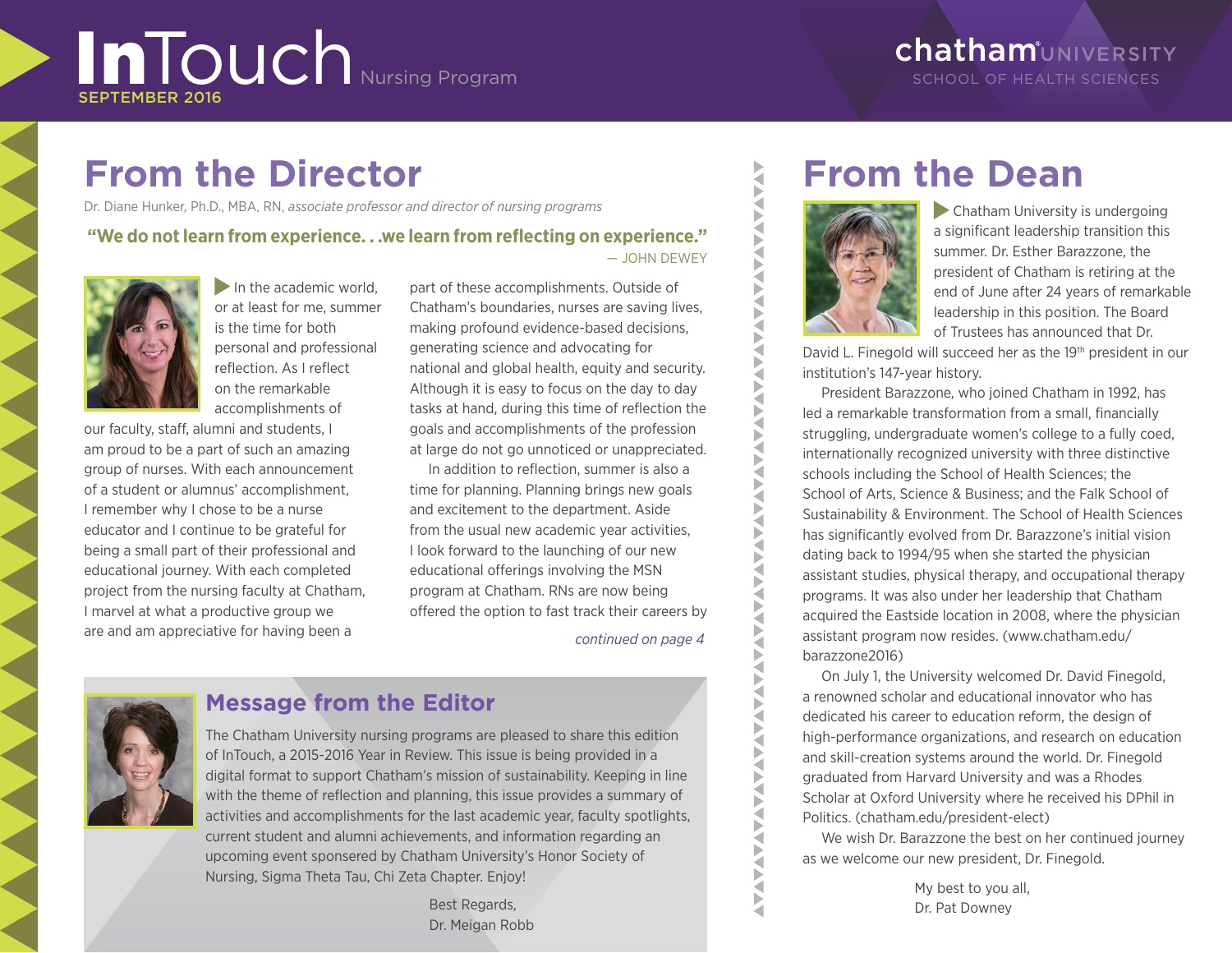# FACULTY SPOTLIGHT

### **Kathleen C. Spadaro, PhD, PMHCNS, RN, assistant professor**



**Dr. Kathleen Spadaro has been in the nursing** profession for 39 years. Her educational training consists of an AAS in Nursing and BSN from Marymount University, MEd in Mental Health Counseling from the University of Virginia, and Ph.D. in Nursing from the University of Pittsburgh. Her professional experiences span across multiple environments: clinical, administrative, research,

and academia. In addition, Dr. Spadaro is certified as a Psychiatric and Mental Health Clinical Nurse Specialist. Based on her training as a specialist, she has previously developed mental health clinics, intensive outpatient and partial hospitalization programs, and adult inpatient programs. She currently maintains a part-time private practice in Murrysville, PA providing psychotherapy services to adolescents, adults, and elderly adults.

Dr. Spadaro joined Chatham University in 2010. She is full time faculty for the DNP and MSN programs, and her scholarship focuses on mindfulness meditation in healthcare and excellence in nursing education. To acknowledge academic excellence, she spearheaded the development of a university nursing honor society that became an official STTI chapter in 2014. She has been a member of Chatham's IRB board since 2013 and recently accepted the chair position. Using previous career skills, she led the development of two new tracks in the MSN program, and a certificate option to meet the needs of nurses and the healthcare industry.

#### 

Chatham University nursing programs would like to acknowledge Dr. Kathleen Spadaro for being nominated for the 2016 Cameos of Caring® Nurse Educator Award. The future of nursing relies on the quality of instruction nursing students receive from today's expert nurse educators. Dr. Spadaro will be honored at the yearly Cameos of Caring Gala at the David L. Lawrence Convention Center in Pittsburgh on November 5, 2016. It is anticipated more than 1,000 hospital CEOs, CFOs, administrators and nursing professionals will attend the esteemed event.

#### <u>VAVAVAVAVAVAVAVAVAVAVAVAVAVAVAVA</u>

## **Betty Robison, MSN, RN, adjunct professor**

As a young nurse, Betty Robison would often look at the charts of older adults and wonder why they were not improving or why they were so confused. At that time little was known about the effect of medications on the older adult and delirium was never spoken of. These experiences led way to Betty's career long passion for geriatrics and improving geriatric care.

Betty earned her BSN from California University, MSN from Waynesburg University, and has maintained gerontological nursing board certification since 1997. In reflection Betty notes, "I was a geriatric nurse when geriatric nursing wasn't cool!" Betty's professional experiences include: home health, acute care, and long-term care. Betty is employed at the Aging Institute of UPMC where she creates educational programs for employees within and outside of the organization's system.

In addition to working at the Aging Institute, she has been serving in the role of an adjunct faculty member in the RN-BSN program since 2007. Julie Slade, RN-BSN program coordinator, describes Betty as a tremendous asset, "Betty provides faculty and students with geriatric expertise and has opened the door to many practice experience opportunities for our students." Because of Betty's dedication to improving geriatric care, she was recently awarded the 2016 Geriatric Teacher of the Year award from the Pennsylvania Geriatrics Society Western Division.

In Betty's continued pursuit of improving geriatric care, she and her husband created a nursery business Robison Acres (www.robisonacres. com). At Robison Acres there is a strong commitment to the environment, growing pesticide free plants, and educating the public on pollinator friendly gardens. Also offered at the nursery are programs on healing and therapeutic gardening in the healthcare field, including creating gardening opportunities for Alzheimer's patients.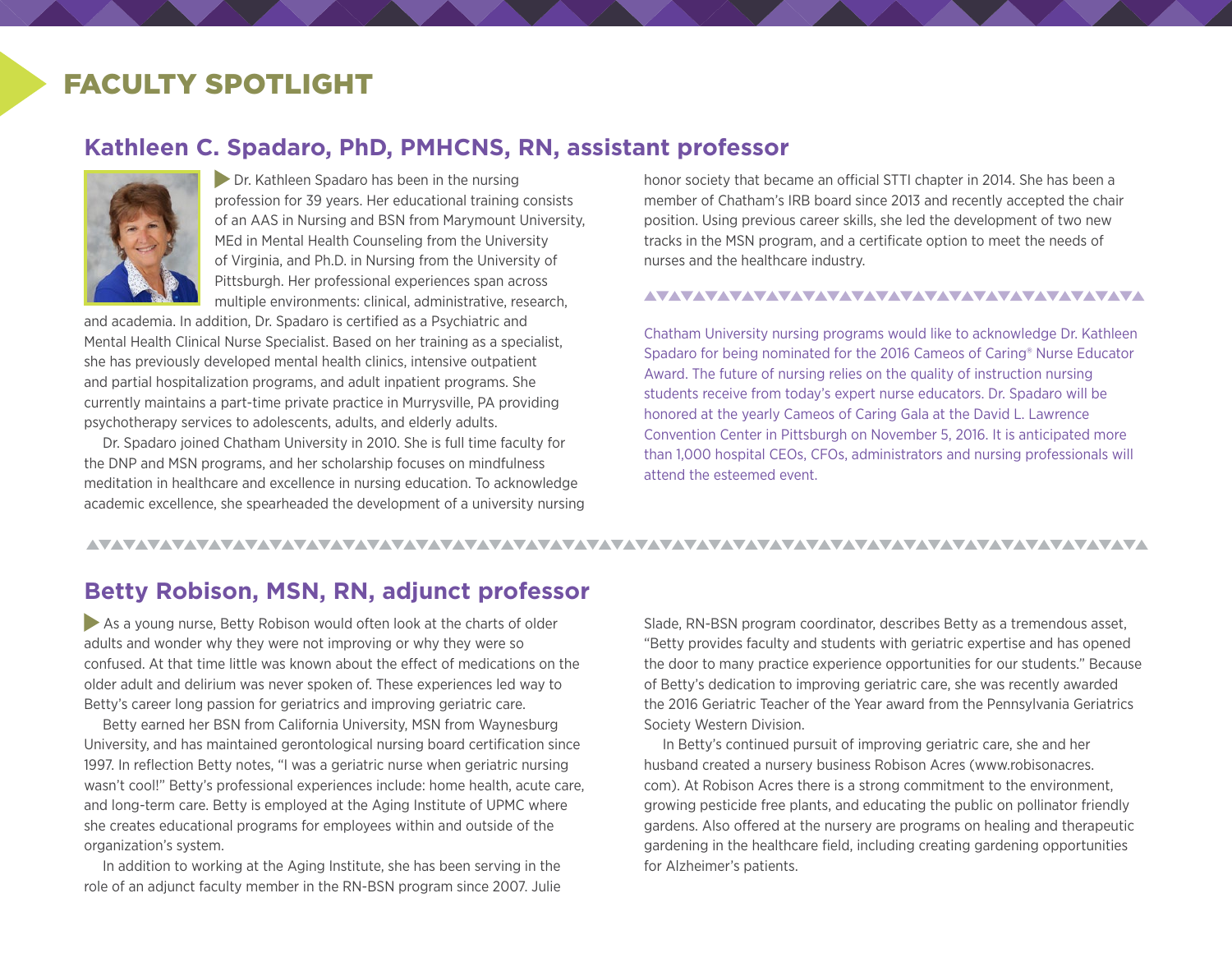# RECENT FACULTY AND STAFF SCHOLARSHIP

### **Peer-Reviewed Publications**

**Doas, M.** (2016). Psychiatric nursing medication administration: Is it just a med pass? *Annals of Psychiatry and Mental Health*, *4*(1).

BenDavid, D. N., **Hunker, D. F**., & **Spadaro, K. C.** (2016). Uncovering the golden veil: Applying the evidence for telephone screening to detect early postpartum depression. *The Journal of Perinatal Education, 25*(1), 37-45.

**Rittle, C.** (2015). Multicultural nursing: Providing better employee care. *Workplace Health & Safety, 63*(12), 532-538.

**Rittle, C.** (2016). Recommended vaccines for adults – A quick update for 2016. *American Nurse Today*, *11*(2).

**Robb, M.,** & **Fisher, MD.** (2015). Functionality tools: Time management approaches for facilitating an on-line course in Moodle. *Teaching and Learning in Nursing, 10*, 196-199.

**Robb, M.** (2016). Self-regulated learning: Examining the baccalaureate millennial nursing student's approach. *Nursing Education Perspectives, 37*(3), 162-164.

Shellenbarger, T., & **Robb, M.** (2016). Effective mentoring in the clinical setting: Strategies for clinical instructors and preceptors. *American Journal of Nursing, 116*(4), 64-68.

Lee, M., & **Sherrod, B.** (2015). Improving patients' knowledge about kidney failure. *Nursing2015: Critical Care*, *10*(1), 41-48.

Goda, T., **Sherrod, B.**, & Kindell, L. (2015). An interdisciplinary education initiative to promote blood conservation in cardiac surgery. *Journal for Healthcare Quality.* doi: 10.1097/01.JHQ.0000462687.63006.48.

Mallisham, S., & **Sherrod, B.** (2016). The spirit and intent of motivational interviewing. *Perspectives in Psychiatric Care*. doi: 10.1111/ppc.12161.

**Spadaro, K.C.,** & **Hunker, D.F**. (2016). Exploring the effects of an online asynchronous mindfulness meditation intervention with nursing students on stress, mood, and cognition: a descriptive study, *Nurse Education Today*, 39, 163-169.

**Sterrett, S.** (2015). Interprofessional learning as a third space: Rethinking health profession students' development and identity through the concepts of Homi Bhabha. *Humanities*, 4, 653–660.

Goreczny, A. Bednarek,M., Hawkins, S., Hertweck, M., Schreiber, J., & **Sterrett, S.** (2016). Assessing self-reported interprofessional competency in health-care education: Impact of new curriculum. *International Journal of Allied Health Sciences and Practice, 14*(3).

**Wolf, D.,** & Olszewski, K. (2015). Boot camp for OHNs: Understanding social media. *Workplace Health & Safety*. *63*(8), 62-67.

**Wolf, D.,** Wenskovitch, J. & Anton, B. (2016). Social media and nurses: Does age, years of experience and education level make a difference? *Journal of Nursing Education and Practice*, *6*(2), 68-75.

### **Invited Book Reviews**

**Hopkins, E.** (2016). Inventing baby food: Taste, health, and industrialization of the American diet [Invited Book Review]. *Journal of Economic History, 76*(1), 268-269

### **Faculty Podium, Poster Presentations, Webinars, Workshops**

**Doas, M.** (2016). *How do Social Determinants Drive Health Inequities in the Mental Health Population?* Podium Presenter at the Cultural Inclusion Institute, University of Texas Health Science Center: Relating Cultural Inclusiveness to Social Determinants of Health, San Antonio, Texas.

Ambrose, H., **Fisher, MD.,** Weyant, D. & **Sterrett, S.** (2016). *Connecting the Dots: Interprofessional Collaborative Practice; Patient and Family Satisfaction Scores; and Implications for Practice.* Poster presentation at the CHP 7<sup>th</sup> Pediatric Nursing Conference, Pittsburgh, PA

**Fisher, MD., Sterrett, S.,** Weyant, D. & Ambrose, H. (2016). *Perceptions of Interprofessional Collaborative Practice and the Correlation with Patient and family Satisfaction Scores.* Podium presentation at the Sigma Theta Tau 43rd Biennial Conference, Las Vegas, NV.

**Hopkins, E.** (2015). *Cleft Lip and Cleft Palate: A Comprehensive Review.*  Podium presentation at the International Society of Nursing in Genetics World Conference, Pittsburgh, PA.

**Rittle, C.** (2016). *Managing Occupational Health Projects.* Podium presentation at the AAOHN National Conference, Jacksonville, FL.

**Rittle, C.** (2016). *Project Management How To's for the OHN.* Webinar presentation for the AAOHN Webinar Series.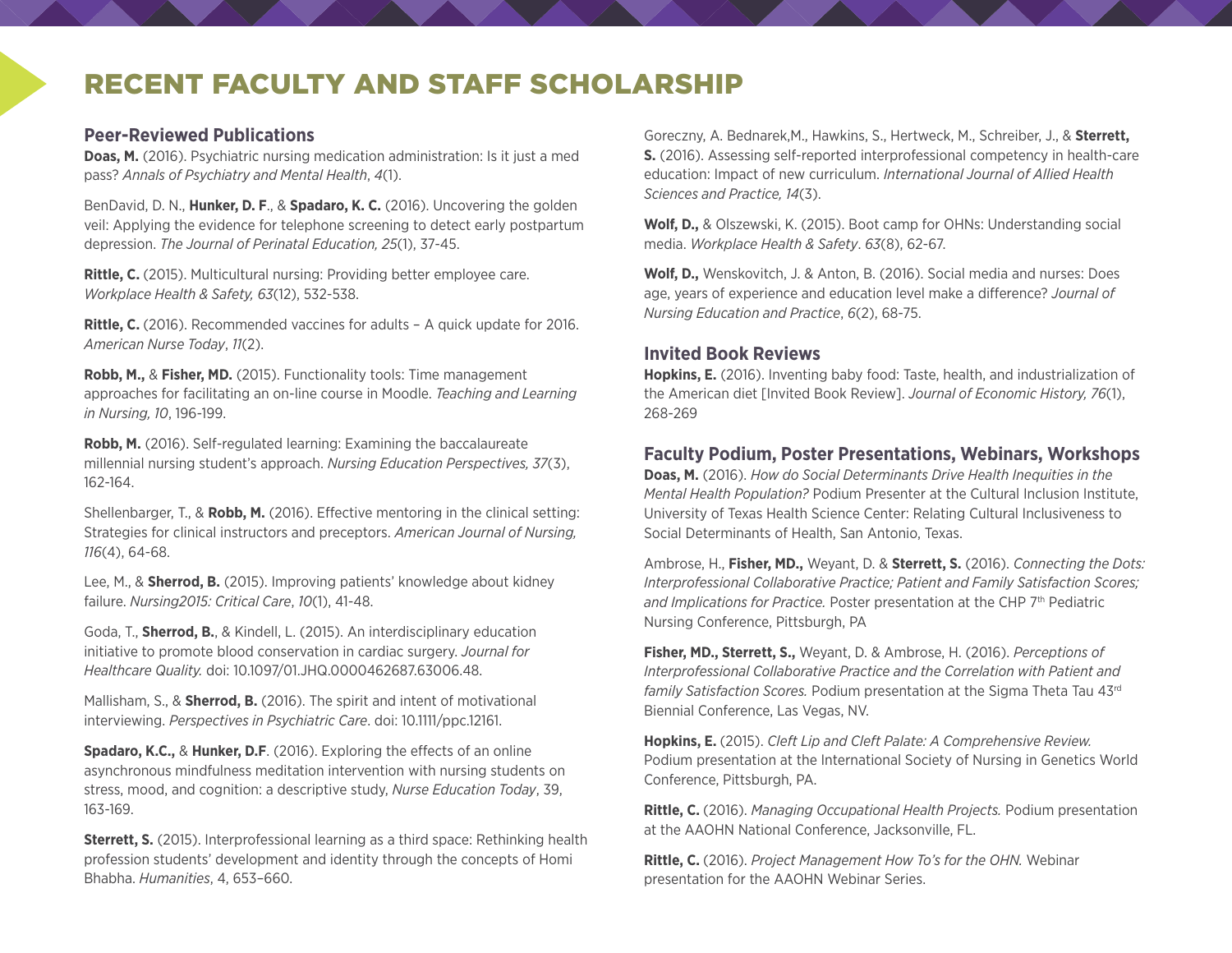# RECENT FACULTY AND STAFF SCHOLARSHIP

**Rittle, C.** (2016). *Updates in Adult Immunizations, Vaccine Storage & Handling.* Webinar presentation for the AAOHN Webinar Series.

Shellenbarger, T., & **Robb, M.** (2015). *Engaging Students in Nursing Research with Mobile Technology.* Podium presentation at the National League for Nursing and Elsevier Technology Conference, Tampa, FL.

Shellenbarger, T., & **Robb, M.** (2015). *Jackpot! Strategies for Promoting Effective Digital Learning Communities.* Podium presentation at the National League for Nursing Education Summit, Las Vegas, NV.

**Robb, M.,** & Spadaro, K. (2016). *Thinking Outside of the Paper Binder: ePortfolio use in Graduate Nursing Education*. Poster presentation at the AACN Master's Education Conference, Houston, TX.

Shellenbarger, T., & **Robb, M.** (2016). *Beyond the Classroom Walls: Approaches to Improve Online Student Engagement and Clinical Evaluation Practices.*  Workshop delivered at the West Virginia League for Nursing Annual Meeting, Bridgeport, WV.

Shellenbarger, T., & **Robb, M.** (2016). Making Technology Part of Your Teaching Toolkit. Workshop delivered at the ANCC Symposium on CNE, Pittsburgh, PA.

**Slade, J.** (2016). *Identifying the Differences (and Similarities) between Hospice and Palliative Care.* Poster presentation at the League of Intravenous Therapy Education Vascular Access Network (LITEVAN) 2016 Annual Education Conference, Farmington, PA.

**Slade, J.** (2016). *Culture, Menstruation, and Women's Health*. Poster presentation at the Association for Women in Psychology 2016 Conference, Pittsburgh, PA.

**Wolf, D.** (2015). *Big Data: Where is Nursing?* Invited speaker at Geisinger Health System's Advance Practice Nursing Conference, Dansville, PA.

**Wolf, D.,** & Olszewski, K. (2015). *Social Media Integration into Occupational Health.* Invited speaker at the Susquehanna Valley Association of Pennsylvania Occupational Health Nurses (SVAPOHN).

**Wolf, D.,** Anton, B., & Wenskovitch, J. (2015). *Quality Education: An Important Key to the Effective Use of Social Media by the Engaged Patient.* Podium presentation at the HIMSS Patient Engagement National Summit, San Diego, CA.

**Wolf, D.,** & Olszewski, K. (2016). *Improving Health Outcomes: Utilizing Social Media and Mobile Applications in the Occupational Health Clinic.* Workshop delivered at the American Association of Occupational Health Nurses 2016 National Conference Jacksonville, FL.

**Wolf, D.,** & Olszewski, K. (2016). *#SOCIALMEDIABOOTCAMP.* Podium presentation at the Pennsylvania Department of Labor & Industry Workers' Compensation Conference, Hershey, PA.

**Wolf, D.** (2016). *Big Data: Where is nursing?* Invited keynote speaker at the Geisinger Health System's Nurse's Week Conference: Potpourri of Nursing Topics, Dansville, PA.

Wei, Z., **Wu, H.,** Yan, S., Qian, Y., & Zhuang, Q. (2016). *Interprofessional Care in Pulmonary Arterial Hypertension Patient: A Case Analysis.* Podium presentation at the 10<sup>th</sup> Oriental Congress of Cardiology, Shanghai, China.

**Wu, H.,** LaRue, E., & Borruso, C. (2016). *Ten Roles of Informatics Nurse Specialists (INSs) in Implementing Electronic Health Record (EHR) Systems.* Podium presentation at the 11<sup>th</sup> International Symposium on Healthcare Information Management, Tainan, Taiwan.

### 

### **From the Director,** *continued from page 1*

earning an MSN degree through the RN-MSN track. Also, baccalaureate prepared nurses can now consider the option of developing their leadership skills by enrolling in the BSN-DNP track. Lastly, a certificate in nursing education is now an option for RNs who want to develop the skill-sets of an educator. As you can tell, the nursing faculty at Chatham have spent a considerable amount of time planning exciting initiatives to promote both the nursing workforce and the future of nursing.

I hope you enjoy this edition of the InTouch Nursing Newsletter and join me in reflection and planning as we review the past and look to the future of Chatham nursing.

Sincerely, Dr. Diane Hunker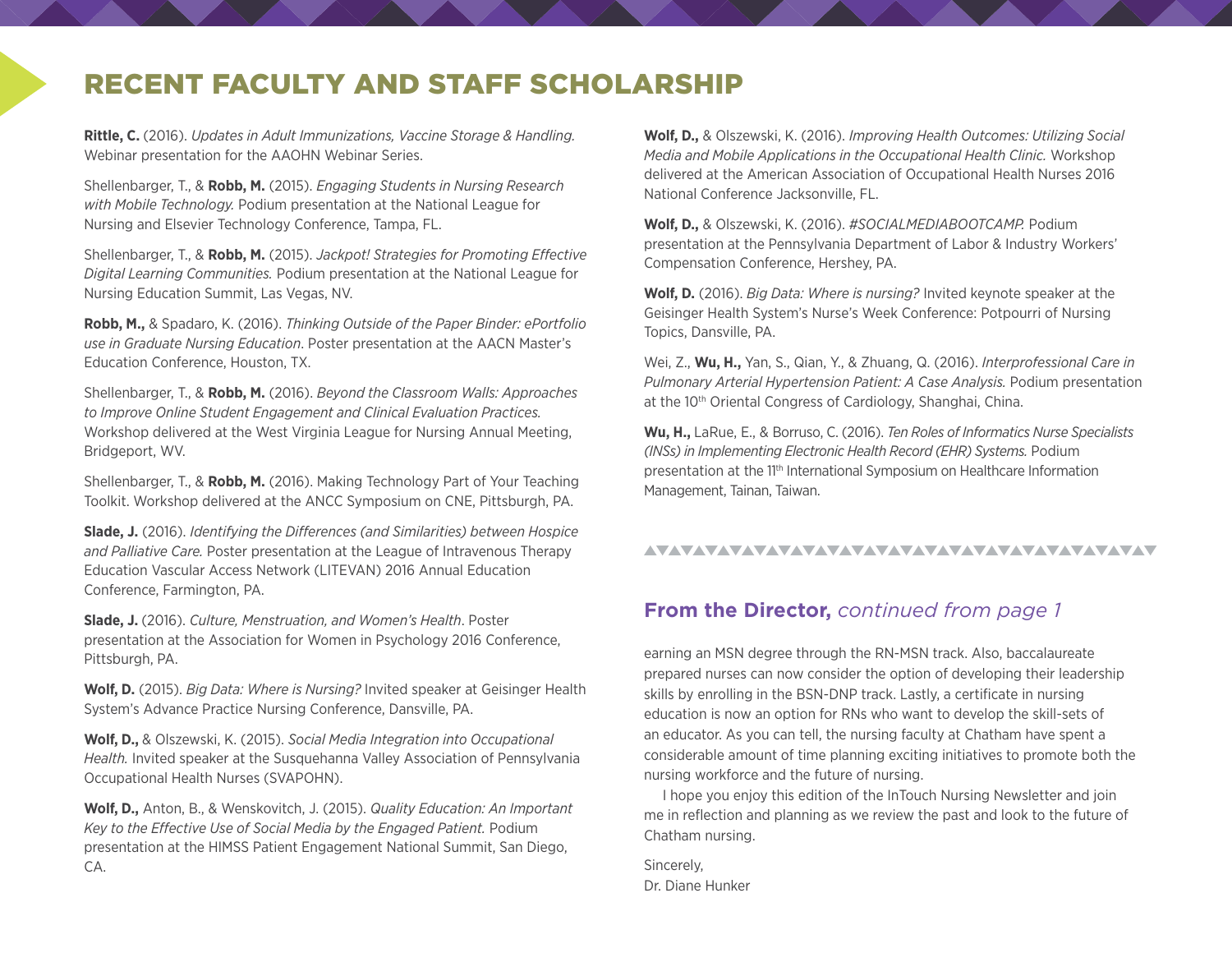# **Heeding the Call: Nursing Faculty Impacting Health Outcomes both Locally and Nationally**

 The Institute of Medicine (IOM) Report, *The Future of Nursing: Leading Change, Advancing Health*, explicitly describes the need for nurses to lead care coordination efforts, and advocate for strong community collaboration to promote population health. Nursing faculty at Chatham University took heed to this call and sought opportunities to become involved in healthcare redesign efforts at both the local and national level. Dr. Sue Sterrett is part of a group of individuals who have identified a need to develop and implement community health initiatives. The group is comprised of the Dean of Health Sciences, faculty from nursing, physical therapy, occupational therapy, counseling psychology, and the physician assistant studies programs.

Recently these individuals have been working with Homewood Renaissance to develop health and wellness programs. Homewood, located just a few blocks from Chatham Eastside in Pittsburgh, is a predominately low-income community. Due to the organizational efforts of the group Dr. Sterrett is part of, the local football team – the Homewood Bulldogs

– were offered free sports physicals as well as agility training and concussion screening last summer. Dr. Sterrett notes the efforts could not have been initiated without the collaborative help of Chatham students, faculty, and two UPMC physicians. The group also organized the involvement of counseling psychology students and faculty who led discussions on posttraumatic stress with a group of high school students who experienced violent crimes. Building on the success of previous initiatives, plans are underway to offer a health fair in a senior housing facility in the near future. To further advocate for strong community support, Dr. Sterrett hopes to develop a community board to guide health and wellness initiatives as well as a Photovoice research project identifying the community's view of their health needs.

On a national level, Dr. Chad Rittle is currently serving as an American Nursing Association (ANA) liaison representative to the Advisory Committee on Immunization Practices (ACIP). The ACIP meets three times a year at the Centers for Disease Control and Prevention (CDC). As an ANA liaison, Dr. Rittle,

presents a nursing perspective at ACIP meetings and prepares summary reports of the proceedings for the ANA and other interested parties. Since taking this position in 2014, Dr. Rittle has participated in monthly ACIP work-group meetings. The Work-Group reviews new recommendations approved by the ACIP and discusses how to best present the annual schedule and explanatory footnotes to facilitate education of all providers – physicians, nurses, pharmacists, and the general public. To further advance population health on a national level, Dr. Rittle recently participated in the National Immunization Summit. The focus of the event was to identify best educational techniques to increase immunization rates among healthcare providers and the adult population. Dr. Rittle will

continue to develop the work started at the summit by working with the newly formed Influenza Workgroup to develop an agenda and priorities for educating physicians and nurses.



### 

## **It Takes a Team: Professional Health Science Recruiter for Online Programs Joins Chatham**



The growth of online nursing programs has created a surge in interested individuals submitting inquiries to learn about program requirements and admission procedures. Working as a collaborative team has yielded fruitful results starting with student procurement and carrying through with student retention. Melissa Dunn BSN, RN, OCN has recently joined the team as the Professional Health Sciences Recruiter for Online

Programs. Prior to joining Chatham, Melissa – an alumna of Chatham University's RN-BSN program – worked as an oncology nurse for 13 years within the UPMC

system. Throughout her tenure as a collaborative practice nurse, Melissa always encouraged her co-workers and the students she precepted to demonstrate the principles of life-long learning. When asked about her vision for her role as a professional recruiter Melissa stated, "I am very happy to work in an environment that values forward-thinking and innovative ideas in education and allows change that will benefit perspective students. I look forward to working with nurses to achieve their goals, and collaborating with employers and nursing organizations to promote Chatham's nursing programs and open doors."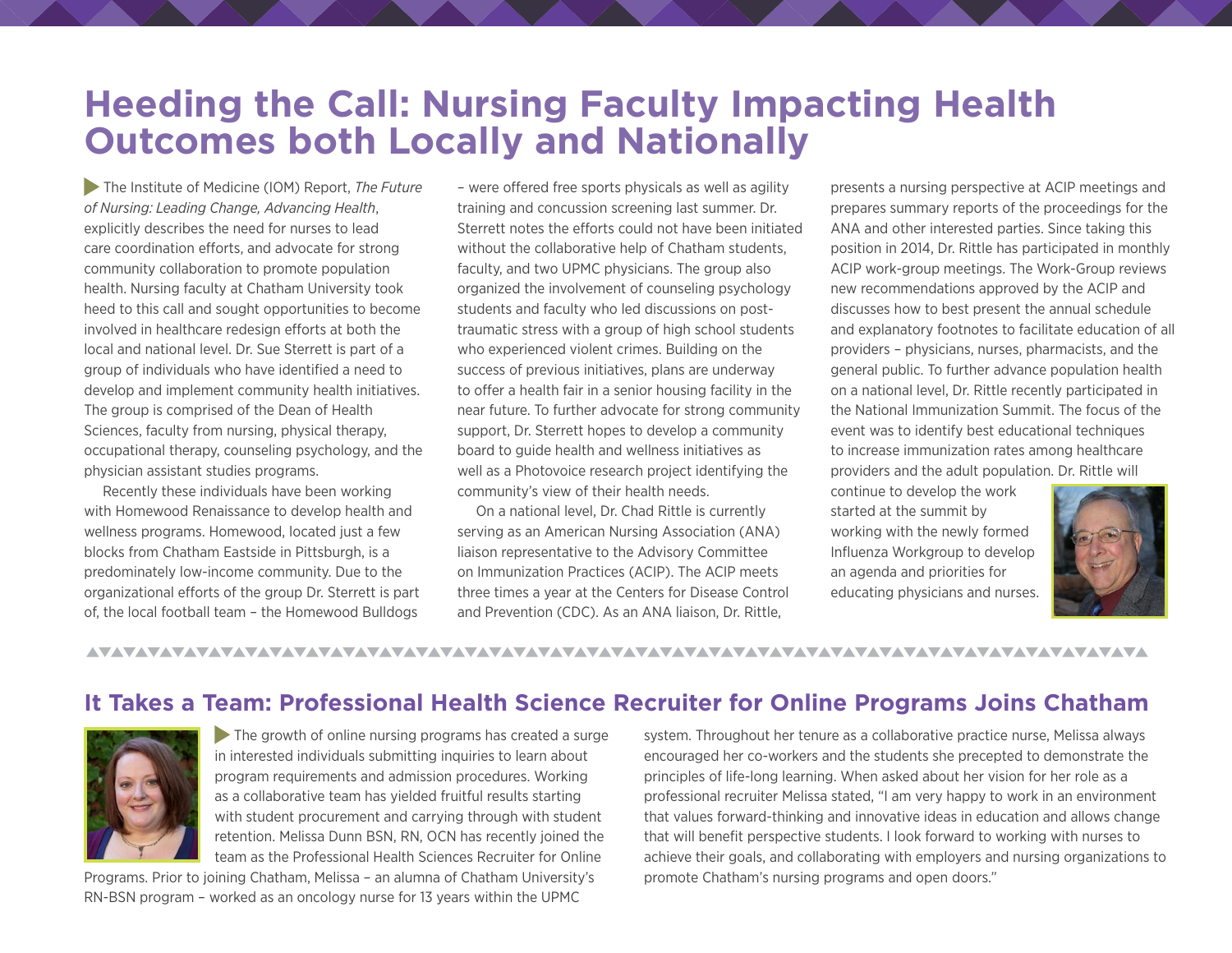# MSN INTERNATIONAL TRACK

# Second Cohort Celebrates MSN Program Graduation

Debra M. Wolf, Ph.D., RN, *assistant director of nursing programs, associate professor of nursing & international nursing coordinator*

 On August 18, 2016, Chatham University nursing program celebrated the second international cohort of Chinese nurses to graduate with their Masters of Science in Nursing (MSN) education. The nurses arrived in fall of 2015, with limited to little knowledge of life in the United States. Over the past 12 months, the students have strengthened their understanding and use of the English language, endured the American culture, and embraced opportunities to further their knowledge and experience regarding healthcare in the U.S. In April, each member of the international 2016 graduating class was inducted into Chatham's chapter of Sigma Theta Tau International, Chi Zeta.

Completion of the MSN degree required students to follow a full time schedule, taking four courses a term over three terms. During course related activities, the students visited several medical facilities including UPMC Telehealth Services; UPMC East, Center for Technology; and Wiser Center for simulation. In addition, each student worked closely with an assigned preceptor who guided them through 250 hours of practice experiences and opportunities to further their nursing knowledge.

In between terms, many students traveled the states, visiting Washington, D.C, New York, Boston, Florida, and California. Key attractions visited included Disneyland, the White House, Yellowstone National Park, and the Golden Gate Bridge. When asked what they enjoyed the most, one stated "I loved the Washington Monument, for it symbolized the gigantic nation." While the students enjoyed their time of study at Chatham University, they were eager to return to China to begin utilizing the new skill-sets they acquired through completing their MSN.



# **International Alumni Group Launched**

Debra M. Wolf, Ph.D., RN, *assistant director of nursing programs, associate professor of nursing & international nursing coordinator*

In spring 2016, Chatham University officially launched its first international alumni group. The international Master of Science in Nursing (MSN) education graduates met to discuss the feasibility of hosting an alumni group in Shanghai, China. Twenty of the twenty-one 2015 graduates gathered to reminisce and share stories of their role as a MSN prepared nurse educator since returning to China. Many graduates shared the promotions received, presentations completed, awards obtained and articles published. The reunion was the first time several of the graduates had seen each other since returning to China.

Stephanie Adamczyk, director of graduate alumni relations and giving, stated "This is the first time in the history of Chatham that an international alumni group has been organized." Plans are currently underway to identify key alumni in China to spearhead this chapter. The alumni chapter will strive to provide educational, networking and peer-to-peer opportunities to support the alumni in their professional growth. In November, the international alumni will host its second event in Shanghai where alumni will welcome the most recent MSN nursing graduates of 2016 class. As of August, 2016, the alumni chapter will consist of 29 members.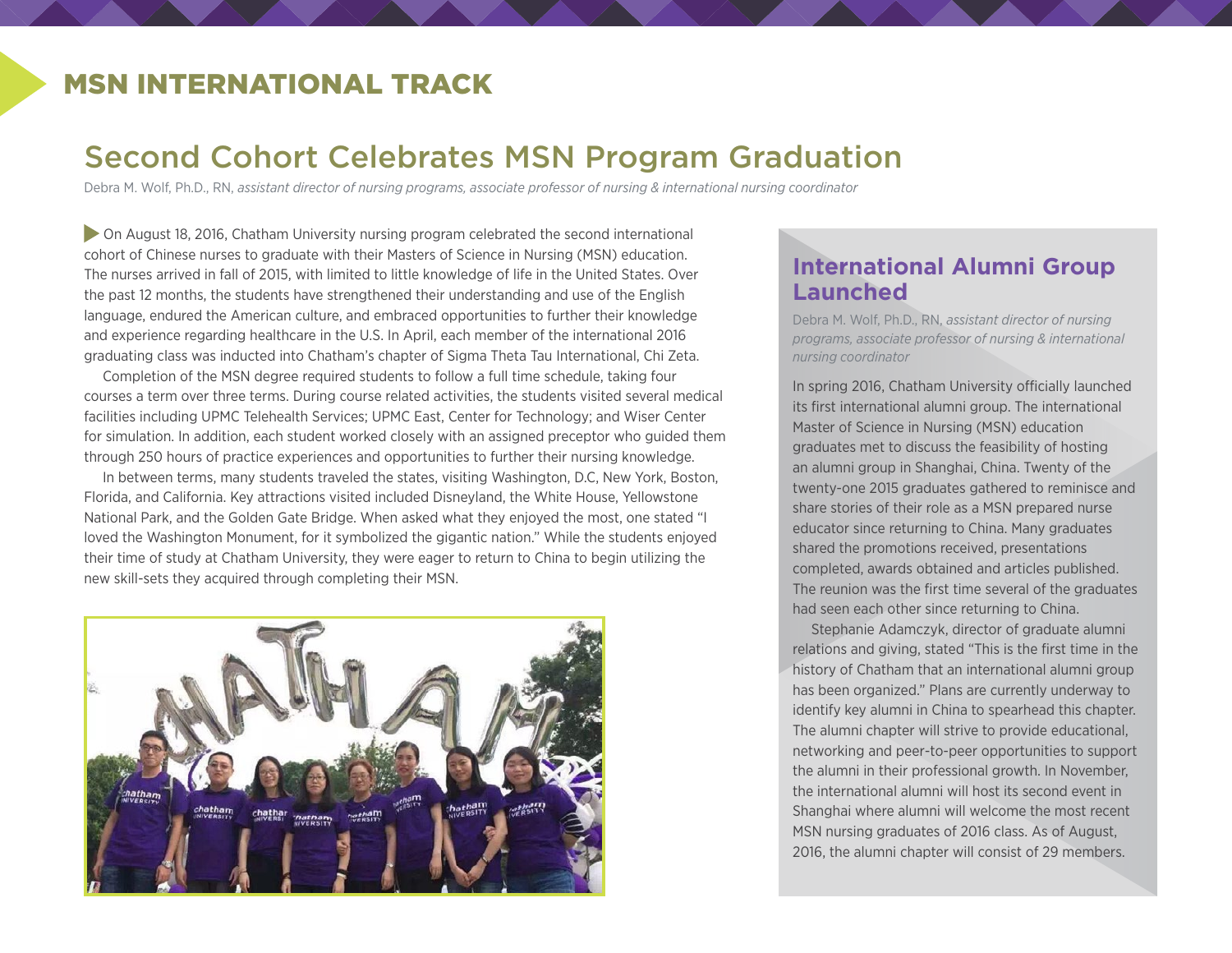# STUDENT SPOTLIGHTS



# **RN-BSN Student Makes Impact on Community**

Devin Corboy, BSN '16 competitive cyclist and nurse in the PICU at Children's Hospital of Pittsburgh of UPMC, knew that after the 7.8 magnitude earthquake hit Nepal in April 2015 he had to help the people affected. In May 2015 Devin became a spontaneous, unaffiliated volunteer and embarked on a self-funded medical mission trip. He collaborated with New Hope Society (a local Nepali NGO), and worked with the medical team at Bhaktapur Community Health Clinic providing care to nearly 1,000 men, women, and children under extreme conditions with little supplies. He also volunteered to deliver much needed supplies to a village in the Everest mountain region, covering 20 miles and gains in altitude upward of 4,000 meters (13,123 feet) on foot in record time. Devin returned home knowing that his mission was not complete. In November 2015 he and his wife joined All Hands' (a US-based disaster relief nonprofit) Project Nepal, taking skills and supplies to the hard hit Nuwakot region. Devin was appointed First Aid and Medical Curriculum Coordinator by the Project Director. While there he aided in demolition and rebuilding efforts while providing medical education and care to those in need. Devin ended this mission knowing that he would do more. While reflecting on his experience Devin stated, "I never felt as empowered and fulfilled as I did during my time treating the people in Nepal."

When Devin completes the RN-BSN program at the end of summer 2016. Devin hopes to utilize his expanded knowledge of global diversity, electronic health resources, and leadership to support international health by connecting rural areas to first world medicine. Currently Devin and his wife are working on their goal to raise funds to build a primary school and community health clinic in a small village in Tanzania. His goal is to bring telehealth to remote villages and provide access to care to people that need it the most.

# **DNP Student Receives First Place Award for Excellence in Aging Research**



 Aparna Gupta, a current Chatham University DNP student, was recently awarded for her efforts in addressing depression amongst the elderly population by the Aging Institute and University

of Pittsburgh. Aparna, along with a group of collaborating clinicians, implemented and evaluated a QI project assessing the effectiveness of multimodal strategies to increase utilization of a collaborative depression care protocol in the primary care setting. Findings of the project yielded a 3-fold improvement in process measures. Aparna's expertise as an advanced practice nurse has provided a strong foundation for many QI initiatives ranging from chairing an inaugural Transforming Care at The Bedside (TCAB) inpatient pilot project to demonstrated improvement in interdisciplinary care of the elderly in a Medical Home setting. Aparna, who is slated to graduate in May 2017, plans to direct her professional efforts as a DNP prepared nurse to lead improvement processes aimed at achieving quality measures for value based, cross continuum care as well as patient safety and quality in organizational operations.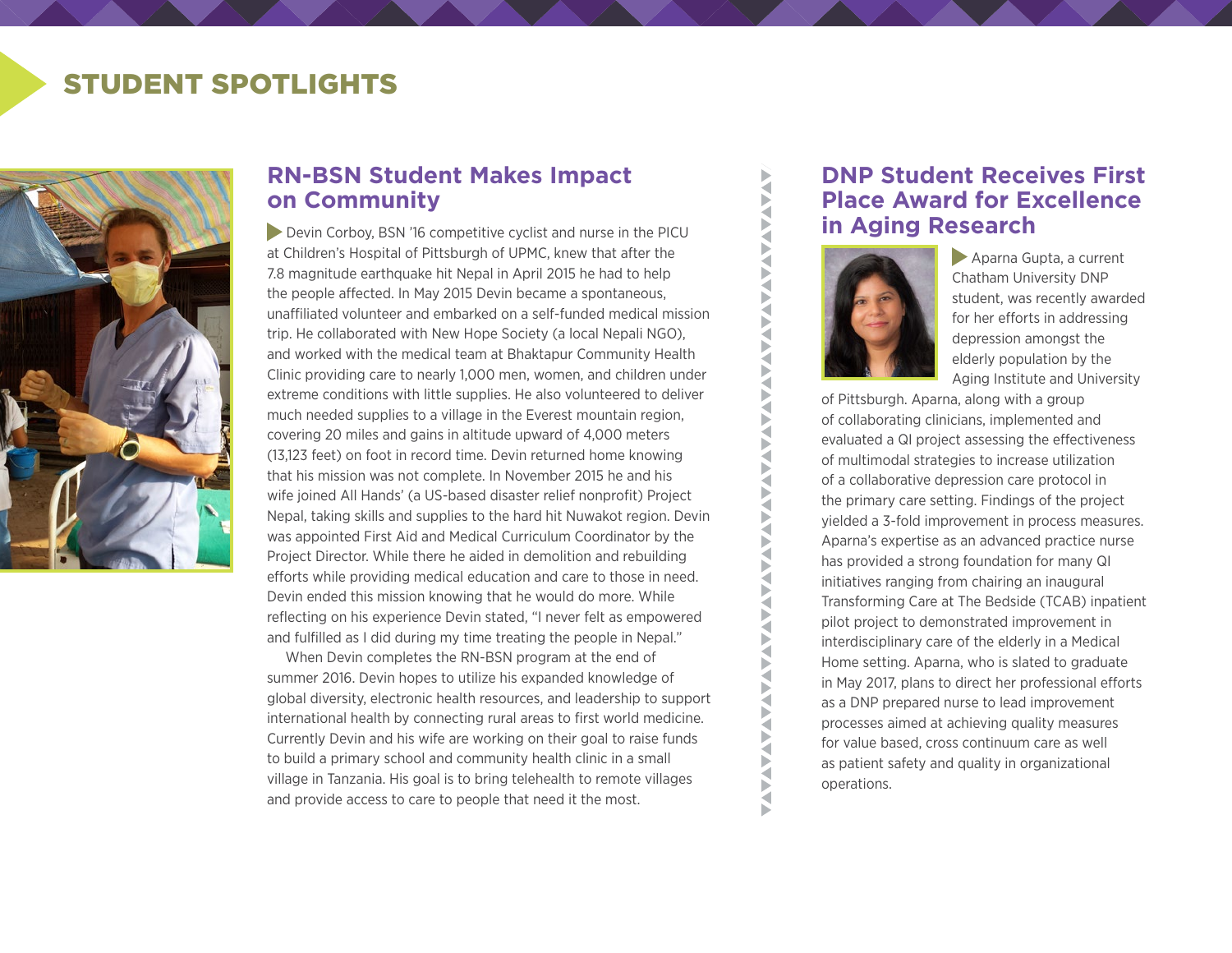# STUDENT SPOTLIGHT **EXAMPLE SPOTLIGHT**

# **Outstanding Black MBA of the Year Awarded to Current DNP Student**



Marylyn Harris, a current Chatham DNP student, was chosen as the *Outstanding Black MBA of the Year* by the National Black MBA Association (NBMBAA). Marylyn was selected out of 9000 candidates in 46 chapters across the U.S. and Europe. The award exemplifies the mission of the

NBMBAA regarding individuals who demonstrate a commitment to the principles that build leadership and lifelong learning while exemplifying a high standard of ethics personally and organizationally. Marylyn dedicated her award "to others from diverse backgrounds with "Big Dreams" who are committed to a legacy of servant leadership and making a difference in the communities they live, work and serve." Prior to receiving the NBMBAA award Marylyn was recognized by her alma mater, the University of Texas (Houston) School of Nursing as a *Distinguished Nurse Alumni*. Marylyn's extensive expertise as an entrepreneur and business consultant is evident through her founding of the Harrland Healthcare Consulting Firm in 2007 and the country's first Women Veterans Business Center in Houston in 2010. Upon completion of her studies at Chatham Marylyn plans to continue embodying the goals she has set for herself as a DNP prepared psychiatric nurse practitioner, a former army nurse and disabled war veteran.

# Chi Zeta Chapter: Passing the Leadership Torch

Michelle Doas, EdD, RN,

∢ Š VAV ₹ ₹ Б a Þ ◀ Ř

Þ ₹

Š  $\sum_{i=1}^{n}$ ₹ ∢ ₹ **N** ₹ ₹ ₹ ь ₹ ◀ Þ ₹

₹ ▶ ₹ Þ  $\sum_{i=1}^{n}$  $\sum_{i=1}^{n}$ ₹ F ₹ Š ₹

*associate professor of nursing, previous Chi Zeta Chapter president*



The Chi Zeta chapter of Sigma Theta Tau International (STTI) experienced another successful year of supporting the learning,

knowledge, and professional development of nurses. Chi Zeta is proud to share that membership retention rates have exceeded the national average by 25%. To date Chi Zeta has over 140 active members. This growth has brought about a diverse group of members that possess strong leadership skills noted by the 2016 elections for president (Seun Ross), vice president (Kadesha Clark), treasurer (Kamala Devivo), counselor (Jasmine Garces-King), and web editors (Amber Henry and Kristina Lee). New officer transitions occurred on July 1, 2016.

Chi Zeta provides many opportunities for membership involvement in leadership, scholarship, and community service. The chapter website can be found at chizeta.nursingsociety.org. If you are a member of STTI but not part of Chatham University's Chi Zeta chapter, please consider joining our current membership by contacting STTI Membership Services at 888-634-8174 or memserv@stti.iupui.edu.

### 

### **Save the Date: Current Updates on Immunizations**

Planning ahead, the next Chi Zeta chapter event will occur on Oct. 26, 2016. The event will include a live presentation on Chatham's Eastside campus as well as a video link uploaded to the Chi Zeta website for virtual viewing. The event is open to all Chatham students, community, and community members. The keynote speaker is Dr. Chad Rittle who will share the most current updates on Immunizations. Dr. Rittle serves on a CDC board and has several published articles related to this topic. Please check the Chi Zeta website for updates on this free educational event. Please plan to join your colleagues for an evening of professional networking. Light refreshments will be served. Stay tuned for additional information and registration.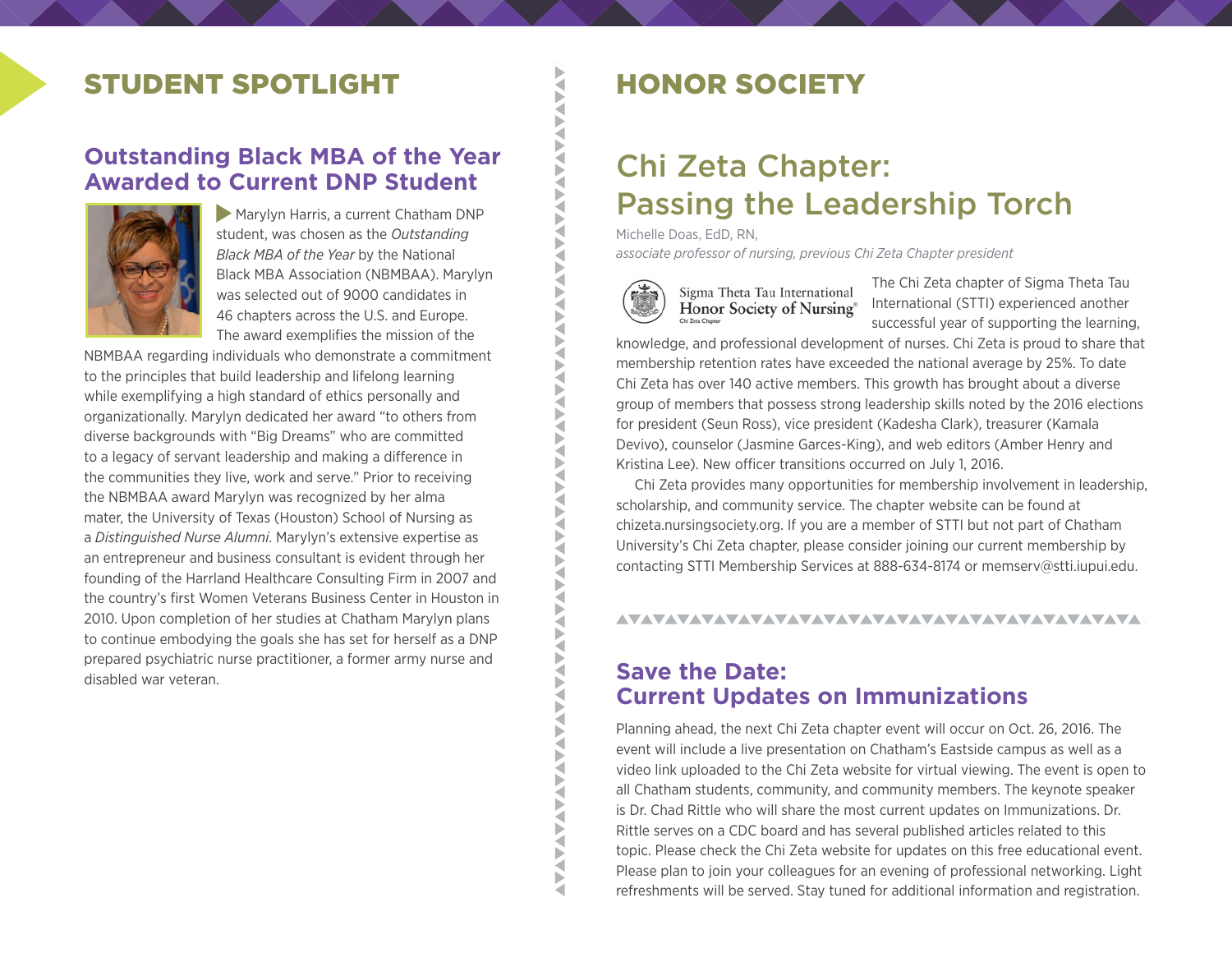# NURSING PROGRAM GRADUATES

We are pleased to extend our congratulations to the following Chatham University nursing programs students that received a degree conferral in this past academic year.

Amy Offret

### **AUGUST 2015**

#### **BSN**

Shannon Bigelow Robin Ceccarelli Kelly Dorsch Nicole Fairbaugh Tara Hughey Kim Le Caroline McGreevey Jennifer Meier Stephanie Polaski Victoria Reifer Josephine Rekasie Melissa Rupert Kristina Stock Nichele Washington

### **DNP**

Charles Besong Rachel Boyd Robin Chianumba Denise De La Rosa Ernestine Enohmbi Jeanne Franza David Free Kimberlee Hunsaker Gloria Ikechukwu Denise Keegan Mary Kibble-Leu Edward Lopez Mary-Jane Maloney Steven Marks Julie Martin Kenyatta Merriweather Melanie Morehead

### Michael Perry Barbara Rahman Tracy Riddle

Jacquelyn Stovall Laura Thompson Alice Ukaegbu Rose Valentino Michael Zielinski

### **DECEMBER 2015**

#### **BSN**

Jamie Briscoe Kathleen Chuckro (Vogelsberger) Diana Keenan Ashley Kochis Margaret Krellner Dustin Manwill Elyse Miele Nicole Nolla Holly Novacek Courtney Penick Haley Sass Michael Sinclair Hannah Staley Heather Walker

### **MSN**

Lynn Belice Chelsea Mehalic Carmen Ogrodnik Kyle Walkiewicz Cheryl Wynnr

### **DNP**

Nkiru Avidime Ibrahim Devin Bailey Danielle Cady Eun Choi Catherine Christenson Emelinda Comer Giuseppina Gaglio Bethany Gillis Erica Henry Carylin Holsey Nadirah Keith Danielle Koman Tammy Lipke Dora Martin Rosanne Mattiace Amarachi Ogbonnaya-Akpa Ijeoma Okeke Nicholas Reeder Ellen Sanborn Nicole Sinkler Wanda Staab LaDonna Thomas Jennifer Wasco Raymond Zakhari

### **MAY 2016**

**BSN**

Dorothy Birkner Ashley Boehm Alexandra Botti Jonathan Crossett Jessica Dunn David Huber

Traci Karan Ashlee Kenny Melissa Krebs Dori Kuchta Bradley Lehn Socheat Long-Elliott Valerie McConnell Catherine Okyere Tobi Ressler Bernadette Stewart Andrew Tamburino Stephanie Tangara Ashley Veith Auriel Vesic Hailey Vroman Andrea Wearden

### **MSN**

Nicoletta Blaise

### **DNP**

Hermina Antwi-Boasiako Gail Bader Joan Bennett Jody Brown Laura Cohen MaryGrace Courreges Ann Marie D'Angelo Aine Donohue Amanda Federovich Debra Furtado Shanna Greminger Terry Guyton-Smith Bonnie Hammack Sameerah Harris Amber Henry

Angela Holman Julie Igilar Alfred Imbody Jaye Krubally Dana Meadows April Morris Abimbola Ogunleye-Kolawole Kathleen O'Neill Nancy O'Neill Julie Petsche Mary Printz Georgina Rotzler Danielle Saunier Shobha Solomon Maria Tuason Jessica Walsh Brent Wetendorf

### **AUGUST 2016**

#### **International MSN**

Wei Dai LingLing Jiang LiJun Liu JiaQi Ni Lei Shao YiTing Sheng ZhaoLing Wei YiXin Zha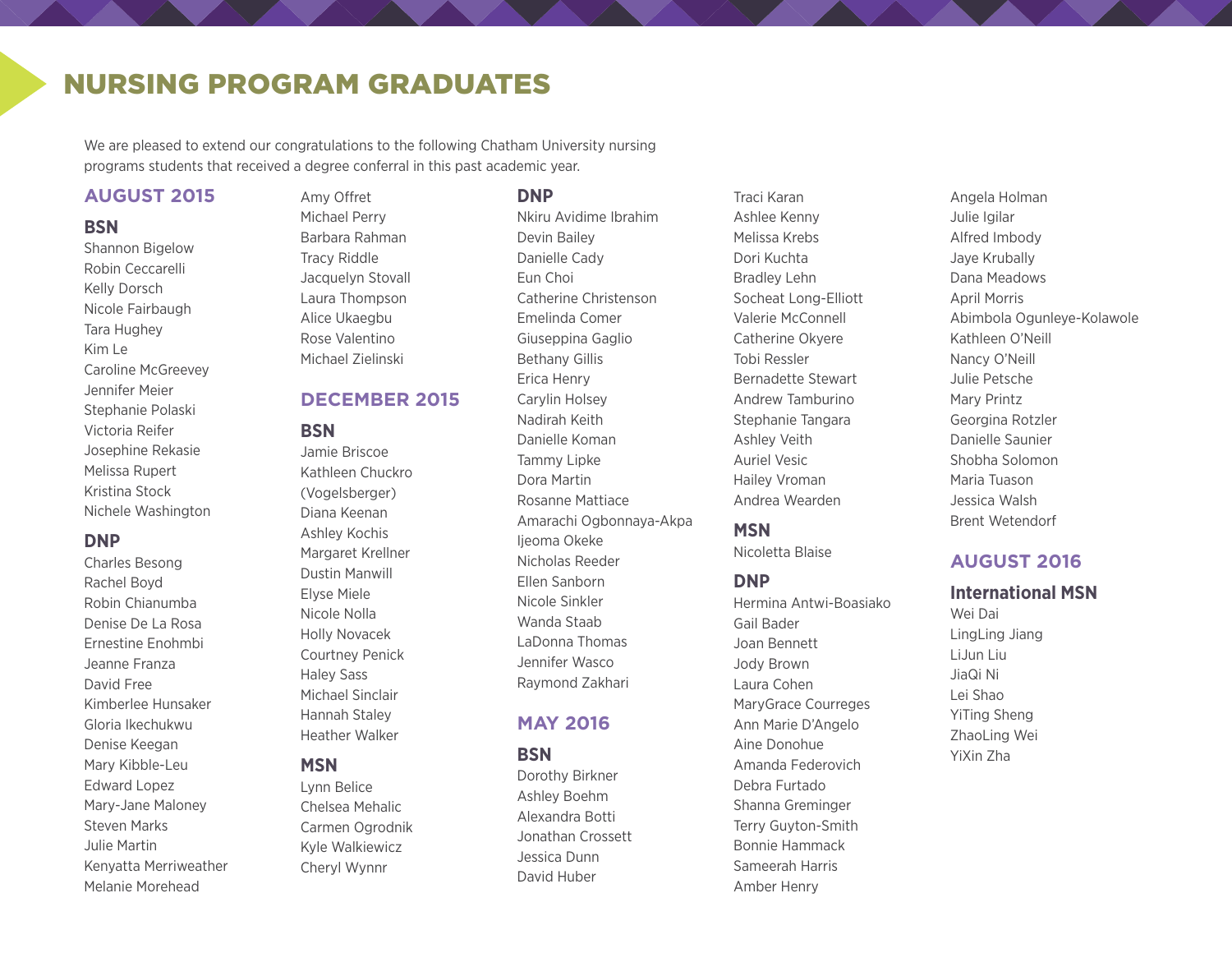# ALUMNI SPOTLIGHT

### **Advancing the Treatment of Newborns in the Neonatal Intensive Care Unit**



**Dr. Mary Puchalski, DNP '14,** has worked as a staff nurse in all areas of the maternal-child nursing specialty, including mother/baby, labor and delivery, neonatal intensive care, pediatrics, and pediatric

intensive care. While a student in Chatham's Doctorate of Nursing Practice program Dr. Puchalski directed her scholarly efforts towards addressing the problem of neonatal abstinence syndrome (NAS). The work she completed while implementing

and evaluating her evidence-based project served as the foundational starting point for combating NAS in the state of Illinois. The office of women's health and family services, at the Illinois department of public health has recently been charged by the Illinois general assembly to form a perinatal advisory committee to address the problem of NAS. The call for action includes the developing of protocols for training hospital personnel in implementing an appropriate and uniform process for identifying and treating NAS. Dr. Puchalski was appointed to the committee "as the nurse with expertise" in the

treatment of newborns in the neonatal intensive care unit. In addition to her work in Illinois at the state level, Dr. Puchalski is a clinical assistant professor and director of the neonatal nurse practitioner (NNP) program at the University of Illinois at Chicago College of Nursing and holds a clinical position as a NNP in Rush University Medical Center's level IV NICU. She is the coauthor of the N-PASS: Neonatal Pain, Agitation and Sedation Scale and presents nationally on neonatal topics.

#### 

## **DNP Alumni Serve as Leaders for Professional Nursing Organizations**

In hallmark reports the Institute of Medicine (IOM) has focused attention on the need for leadership in nursing, in which best prepared nurses function in key leadership positions and participate in executive decisions. With doctorate of nursing practice (DNP) prepared nurses at the forefront of leading change in healthcare, nurses need to become involved in professional organizations that focus attention on developing clinical competency, leadership skills, and life-long learning habits.

Two Chatham DNP alumni are currently serving as leaders for professional nursing organizations. Dr. Linda Lakdawala, DNP '10, is currently serving as the President for the American Board of Perianesthesia

Nursing Certification, INC (ABPANC). The mission of ABPANC "is to assure a certification process for perianesthesia nurses that validates knowledge gained through professional education and experience, ultimately promoting quality patient care." For more information on how to become involved with ABPANC, visit cpancapa.org.

Likewise, Dr. Kristen Straka, DNP '11, is currently serving as the President of the Society of Pediatric Nurses (SPN). The mission of SPN "is to advance the specialty of pediatric nursing through excellence in education, research and practice." For more information on how to become involved with SPN visit www.pedsnurses.org.

**Please keep the Chatham University nursing programs updated with your achievements** – we would like to share your scholarly work and projects with the Chatham University community. Send your stories, news, and publications to**shardin[g@chatham.edu.](mailto:jwasco@chatham.edu?subject=Newsletter)**

**Do you have professional news? Are you interested in accessing the online directory? In order to get the most up to date information from your alma mater, please be sure to keep your contact information updated with the Office of Alumni Relations.**

Keep in touch with Chatham and your classmates by visiting **chatham.edu/alumni**. There you can become a member of the alumni directory, view and share classnotes, as well as register and pay for events online! Contact alumni@ chatham.edu for your unique ID needed to login!